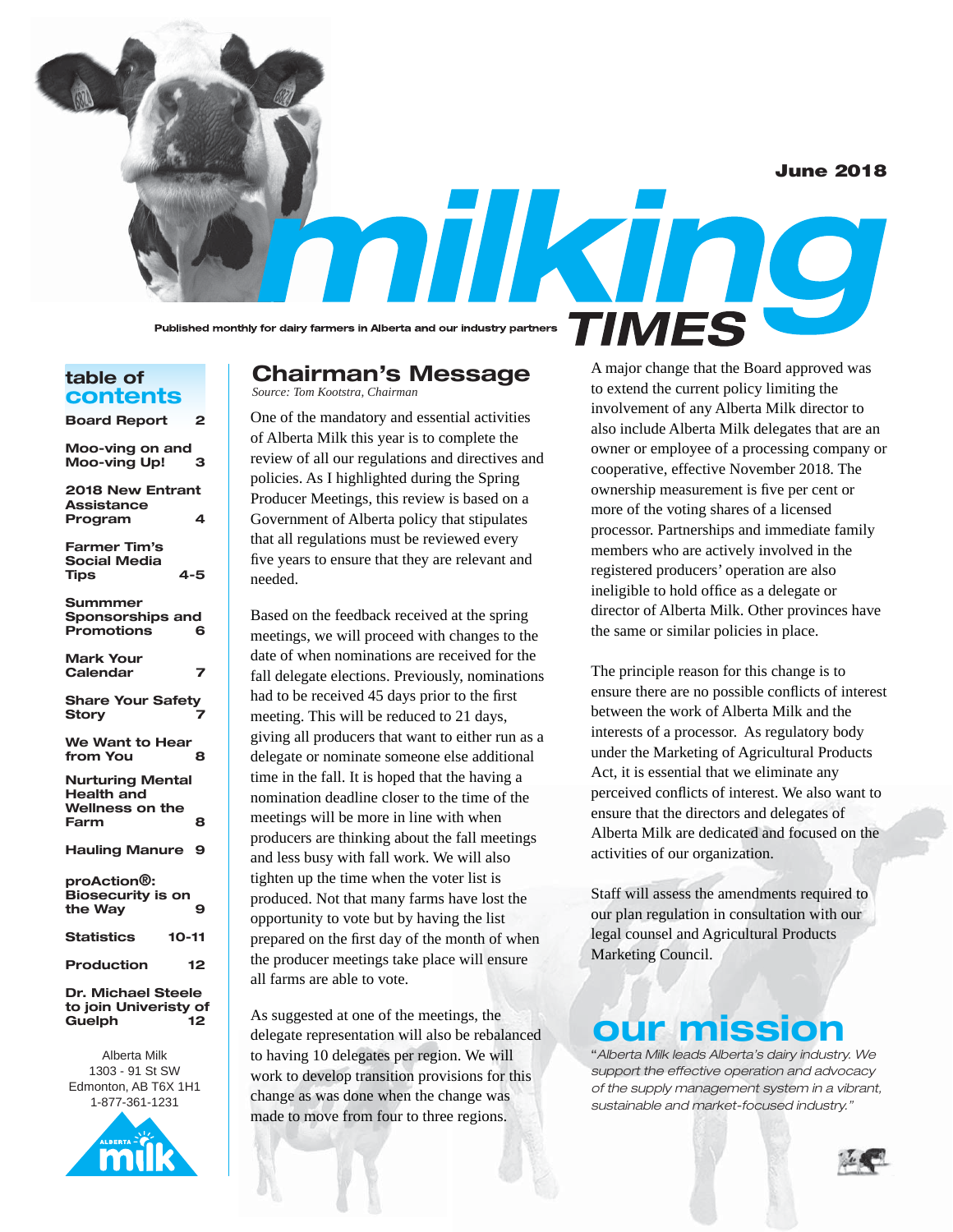

### **board of directors**

**Tom Kootstra**  Chairman 780-783-8789 North Region

**Albert Kamps** Vice Chairman 403-318-3031 Central Region

#### **Stuart Boeve**

2nd Vice Chairman 403-223-4916 South Region

**Gezinus Martens** 780-985-2147 North Region

**Miranda Verhoef** 403-848-4519 Central Region

#### **Lorrie Jespersen** 780-785-2121 Director at Large

**Martin Van Diemen** 403-738-4375 South Region

**Conrad Van Hierden** 403-553-2117 Director at Large

**Pieter Ijff** 403-227-4438 Director at Large

**Gert Schrijver** 403-742-1528 Director at Large

**Greg Debbink** 780-913-9173 Director at Large

find us **on**

### **Board Report**

*Source: Mike Southwood, General Manager*

Highlights of both the March 21 and 22 and the April 24-25, 2018 Board meetings.

#### **Mid-year Review**

As part of the March Board meeting, the mid-year summary of operations and the second quarter financial statements were reviewed. The mid-year review reports on the achievements to-date in meeting the objectives as defined in the business plan as well as an update on the actions taken in addressing the strategic priorities and risk registry. Overall, the Board acknowledged that we are on track with the delivery of the business plan and the strategic priorities. Three areas that have resulted in a change in activity are related to an increase in demand for communications, media and government relations as a result of the NAFTA renegotiations and the approval of the CPTPP, further delays and changes in the new Milk Management System and changes in marketing and nutrition education as a result of the decisions made by DFO in their funding of DFC.

The Board reviewed the Statement of Revenue and Expenses ending January 31, 2018 and the Schedule of Forecasted Revenue and Expenses ending July 31, 2018. Generally, assessment revenue is higher than budgeted due to increased milk volumes and some adjustments were noted. This will reduce the deficit that was planned in anticipation of the increase in milk production.

The Board also started the planning process for 2018-19 and were pleased that Jacques Lefebvre, CEO, DFC; Henry Holtmann, Chair of the WMP Members Committee and Dan Wong, ED of the Western Dairy Council attended the meeting to participate in the strategic planning discussion. All three were invited to share some priorities and goals from their perspective.

#### **Inhibitor Testing**

Recently producers have inquired about testing their milk for pirlimycin, a drug that is normally used to treat Staphylococcus and Streptococcus udder infections. Currently in Alberta there is no test being used to detect this family of drugs in raw milk but Charm Sciences has a quick test for pirlimycin that uses the same reader as the Charm Trio. The Board discussed the merits of including this drug in the testing protocols currently in place and supported testing for pirlimycin drug as part of the random sample testing procedure effective August 1, 2018. Alberta Milk will work with Central Milk Testing Lab to administer it.

#### **Proposed Milk Grade and Price Program (MGPP) Changes**

The Board reviewed and approved changes to the MGPP to tighten up the rules to make it more difficult for a producer to have poor quality milk for long periods of time. The change for IBC and SCC is from eight months to six months for a license cancellation; for freezing point the time to cancellation is from seven months to five months and for inhibitor infractions it is from six months to five months to cancellation. The change to the MGPP will be effective August 1, 2019. This change affects very few producers. In 2016-17 there were 224 infractions, 134 (60 per cent) were either warnings or two per cent deductions for SCC/IBC/FP. Only six producers were responsible for the 11 infractions for Grade 5 and 6.

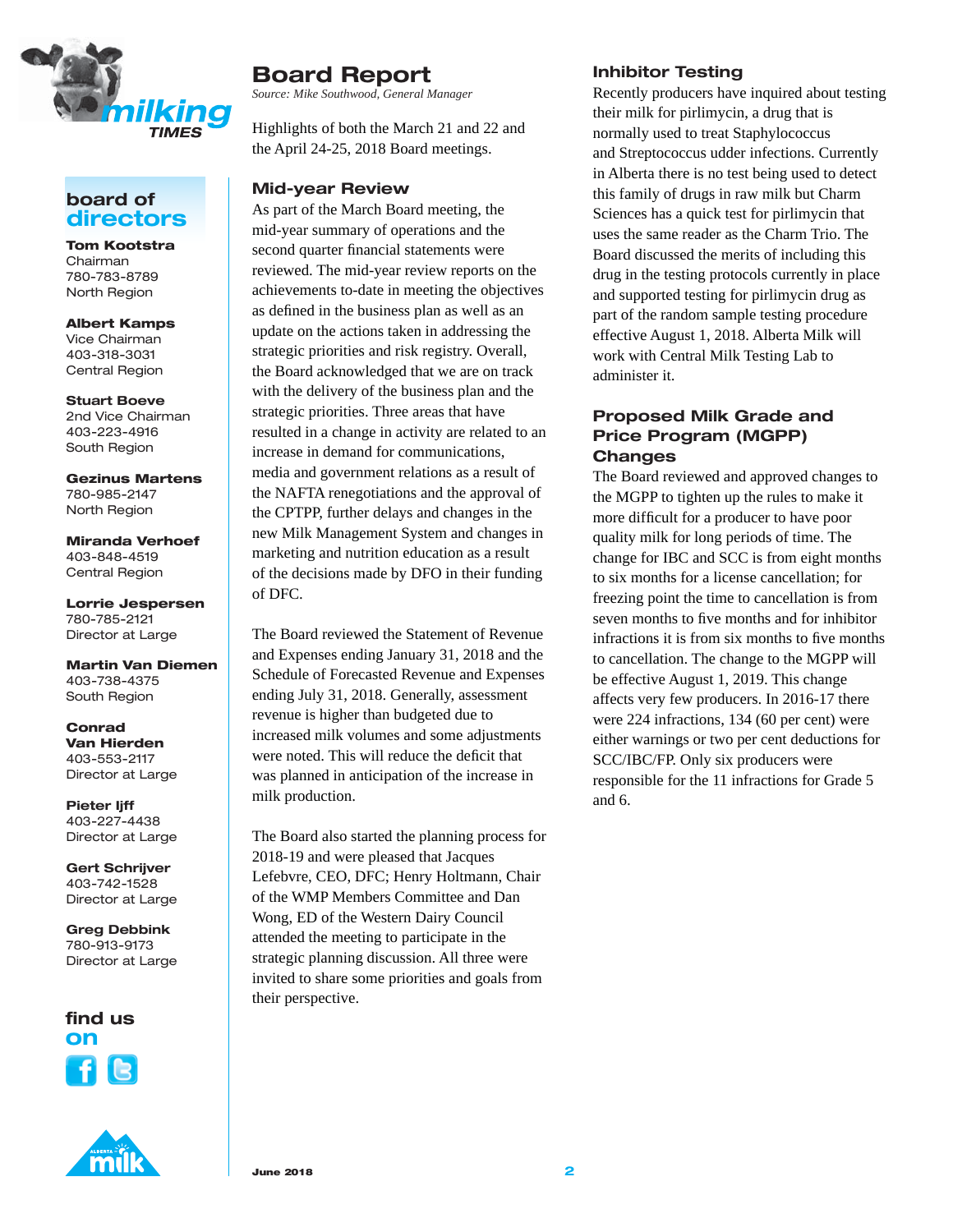### **Moo-ving on and Moo-ving up!**

*Source: Daria Taylor, Corporate Operations Manager*

One of my favourite quotes is "Continuity gives us roots; change gives us branches, letting us stretch and grow and reach new heights" — Pauline R. Kezer. This quote reflects Alberta Milk staff perfectly: we have great roots and we are adding a few new branches!

Two long-term staff members, Darlene Crenshaw and Kathy Seale retired at the end of May.

Darlene has been working in the dairy industry since 1974, the last 16 with Alberta Milk as our pooling coordinator. Darlene and her husband Andy are excited to begin their retirement together, spending time with family and travelling.



Kathy has been an administrative assistant with Alberta Milk for almost 10 years working with the school milk program, merchandise, nutrition educators, and



controlling the ins and outs of the warehouse. Kathy and her husband John are planning on spending more time in Nova Scotia where Kathy is from originally.

When a staff member leaves we re-evaluate the position to see if any adjustments can be made to make it more effective and efficient, so a few positive changes have been made.

A little shifting around the finance department has Kathleen Heath moving into the pooling coordinator and Paul Gotaas will be joining us as a senior accountant. Paul is a recent CPA grad and has been working for MNP since 2015. He will be taking the lead role in financial reporting and budgeting allowing Denise Brattinga more time to work on national policies.

Jaime Elias has joined Alberta Milk to take on Kathy's old position as well as assisting with agriculture events like the Calgary Stampede, Aggie Days, and Breakfast on the Dairy Farm. Be sure to look for her this summer and introduce yourself!

We'd like to thank Darlene and Kathy for their long-term dedication to the dairy industry and all of their hard work and welcome Paul and Jamie to the Alberta Milk family!

Results you can count on!

the natural biotechnology

**Quality Dairy Products** - for health & performance, water, manure management, crops and more

For more info: call: (780) 216-0184 or 1-888-737-0907 email: info@penergetic.ca website: www.penergetic.ca



**deadlines quota transfers** June 15, at 4:30 p.m.

**credit transfers** June 22, at 4:30 p.m.

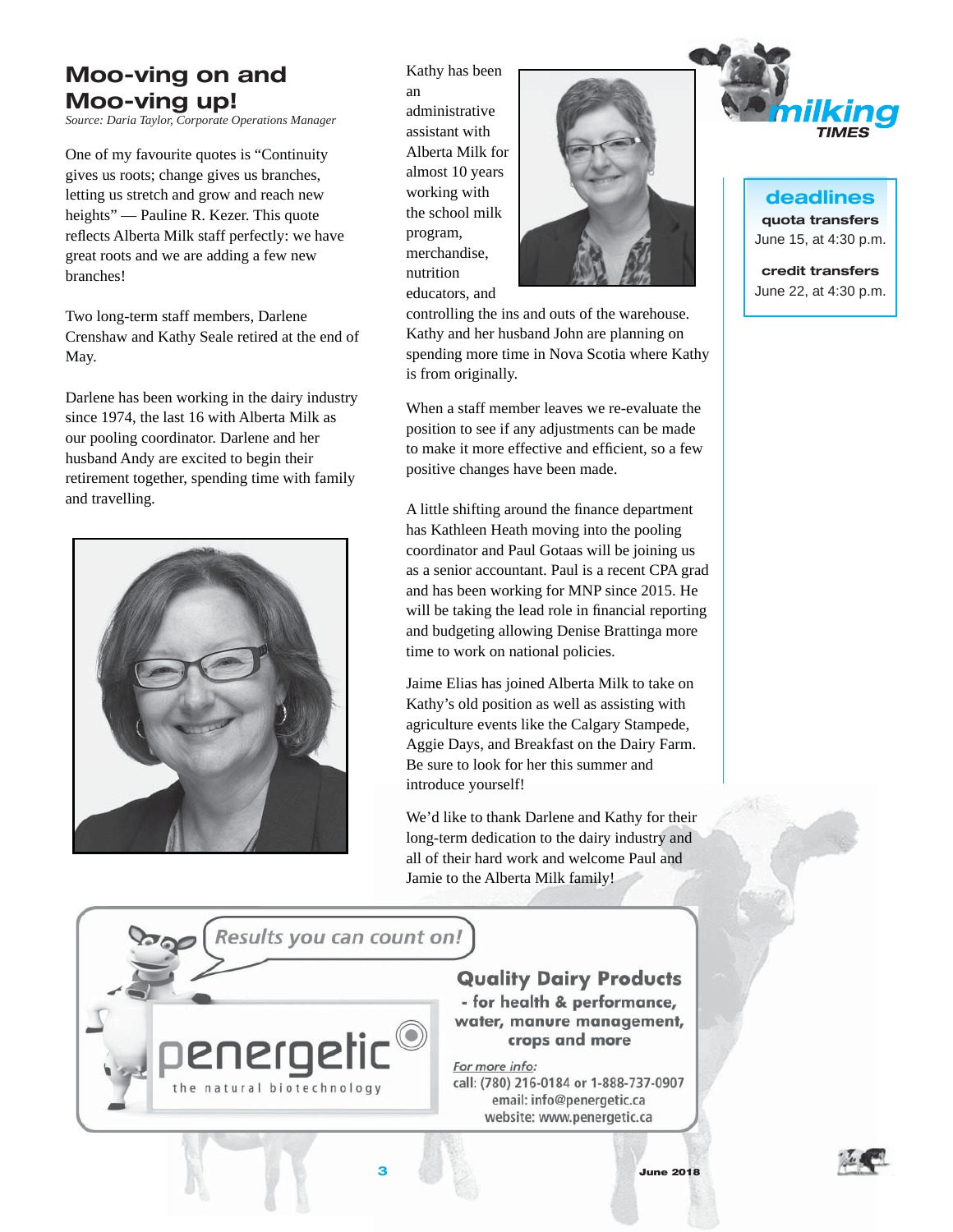

#### **for sale**

Top quality, registered Holstein bulls from very high-producing dams and the most popular sires. **Phone 403-227-2142.** 

Breeding age Holstein bulls. VG + EX dams, some over 300 BCA. Semen tested and guaranteed. **Phone Heini at 403-704-5716 or Markus at 403-783-0442.** 

Milking Registered Heifers and Breeding Age Registered Bulls for sale all the time. Only top sires used. **Phone 780-387- 5398 or 780-387-8128.** 

Holstein heifers, fresh or springing. **Phone 403-330-9558.**

Breeding age Jersey bulls. Dams many generations. VG, EX + high LPI. Make Holstein heifers easy to freshen. Rochester, AB. **Phone 780-698-2267.** 

Breeding age bulls available from top sires with high LPI and production. Tested for semen, Leukosis and BVD. Also, milking heifers and embryo's available **Phone 403-315-4536.**

Fresh, springing & open heifers for sale. **Phone 403-556-0842.** 

Breeding age Holstein bulls from dams scored VG/EX/ME and sired by high ranking sires. Semen tested and delivery avail. **Phone 780-689-9576.**

Milking heifers, springing heifers and milking cows. **Phone 403-507-9030.**

Two fresh heifers and one 2nd calver. **Phone Ken at 780-718-5635.** 

### **New Entrant Assistance Program Update**

*Source: Jonathan Ntoni, Policy Analyst*

Alberta Milk received six applications for the New Entrant Assistance Program (NEAP) in 2018 and on May 2, 2018, the Selection Committee met and interviewed all six applicants.

The five-member Selection Committee was made up of Marcel Lemire of Farm Credit Canada; Jolene Bolding of TD Bank; Lenard Crozier of Cheslen Dairies Ltd.; Bill Feenstra formerly of South Glen Farms Ltd and Dr. Gordon Atkins, University of Calgary. All the members of the committee were returning members and Jonathan Ntoni chaired and acted as a facilitator for the discussions. It is a great benefit to have consistency in the selection process from year to year.

After a thorough review of the applications and the in-person interviews, the Selection Committee unanimously decided to select three of the applicants as successful New Entrants for this year's program. Per the requirements of the program, the Selection Committee based their decisions on the financial need of the applicants as well as their likelihood of being successful long-term participants in the industry.

We are pleased to welcome the following three new entrants in 2018 to the Alberta dairy farming community:

- James and Deanna Brilman of County of Lethbridge;
- Jonny and Jeremy Webb of Foothills No. 31 Municipality and
- Dale and Karen Hofstra of Millet Municipality.

They presented viable business plans, have strong mentoring and significant hands-on dairy experience, making them likely to be successful long-term participants in the dairy industry.

We wish them the best as they start up their dairy farms in the next few months. We would also like to thank the Committee members for their work in reviewing the applications.

# **Farmer Tim's Social Media Tips**

*Source: Helen Lammers-Helps, Country Guide Magazine* 

*Note: this article has been cut in length from the original. Please visit Country Guide for the full length version.*

June is Dairy Month! Maybe this month is the time to start your own farm's Facebook page to talk about what you do.

Tim May is a fourth-generation dairy farmer near Guelph, Ont., with 27,000 followers on Facebook. That's right — 27,000. May started his Farmer Tim Facebook page a little over three years ago when he decided it was time for average farmers to battle the misinformation about dairy farming and agriculture that he saw being shared on social media. And if you're wondering — no, he doesn't receive any payment for the hours he puts in.

### *Q: What is your basic approach to posting on Facebook?*

**Farmer Tim**: My target audience is nonfarmers although there are quite a few farmers and retired farmers following me as well. I try to keep it simple and use words that nonfarmers will understand. If I'm posting a picture of a cow calving, I try to think about how someone who isn't a farmer would perceive this. I don't talk down to them or call them "citiots." It's not people's fault they didn't grow up on a farm. I like to use humour… people don't like it when you get preachy.

I try to politely say this is what happens. I don't mind if activists have questions or disagree with me politely. And not every vegan is an animal activist. I have friends who are vegan. It's a personal choice. I don't tell people to drink milk; food choices are your own. My focus is on battling misinformation.

I'm the "nerd with a herd." I like to educate people. I show them the struggles of being a farmer and how hard it is for me to take holidays. I explain that farmers are consumers too. I show my personal side as well. I show

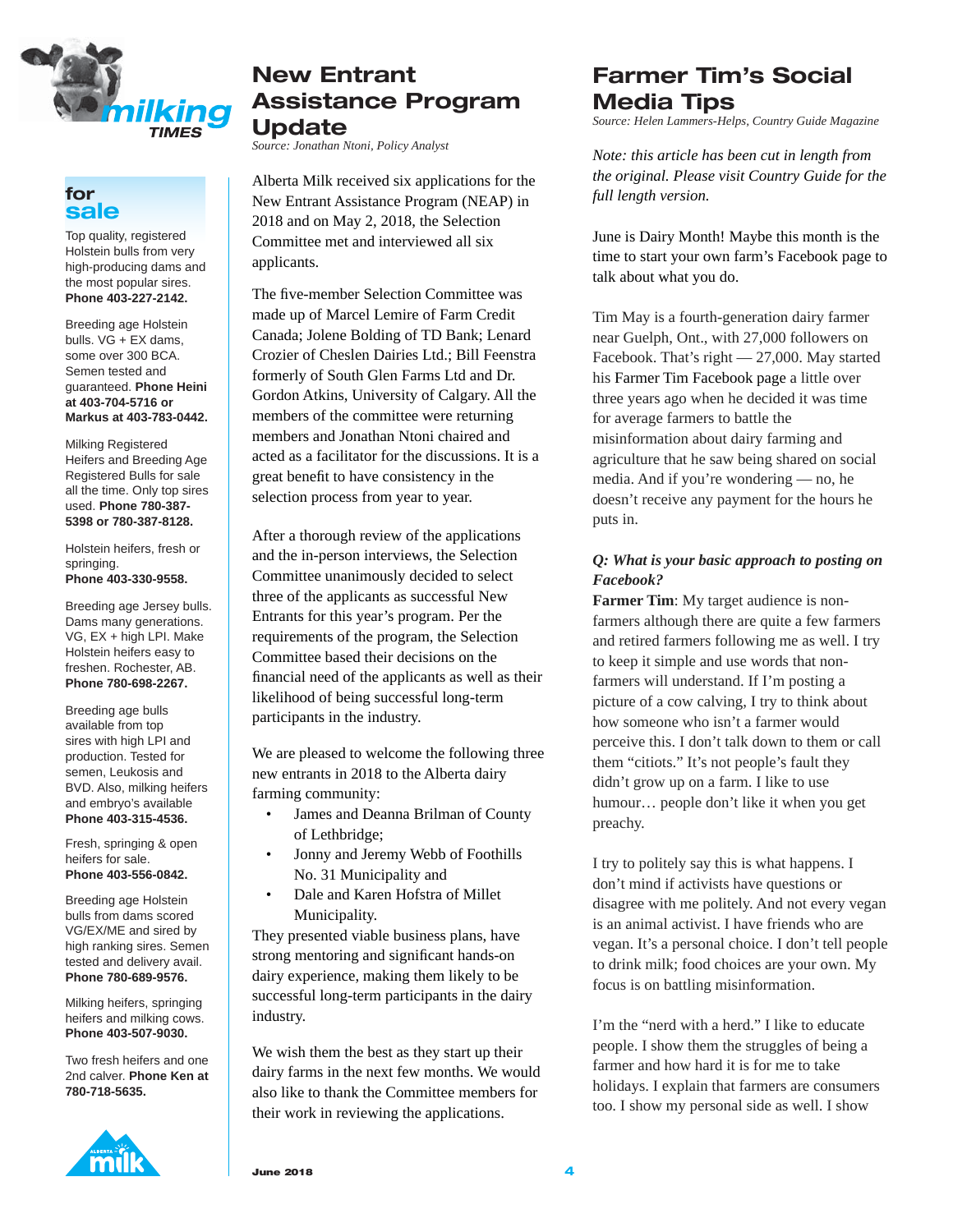them my hobbies. I like to collect antiques and I'm interested in astronomy. I have an observatory here at the farm. And I try to be empathetic and compassionate. That goes a long way.

#### *Q. What are your followers most concerned about?*

**Farmer Tim**: GMOs, antibiotics and animal welfare. I handle this by posting factual peer-reviewed information, not by Monsanto. Or I share links to the Ontario agriculture ministry or Farm & Food Care websites. I have a science background (BSc in animal science) and my wife is a veterinarian so that helps. On a rare occasion I've had to ban someone from my page who was obviously not there for the conversation or who was threatening to me or one of my followers, but most of the time the conversation is great.

When it comes to complaints about farmers who have abused their animals I explain that that doesn't mean all farmers abuse their animals, just like if one pet owner abuses their pets that doesn't mean they all do.

#### *Q. This is quite a bit of work. What do you like best about it?*

**Farmer Tim**: For years I have had school tours come to the farm. That's how I got called Farmer Tim. The teacher would say, this is Farmer Tim. I always enjoyed it. I think if I didn't become a farmer I would have liked to be a teacher. I now have the best of both worlds, farming, and teaching via social media. I want to do my part to speak up for agriculture.

I'm by myself all day so it's a creative outlet for me. And the positive private messages keep you going. I've learned a lot. Social media works both ways. It helps me to better understand where people are coming from.

#### **Tim's Tips**

- Don't talk down. Not everyone has had the luxury of growing up on a farm.
- Be empathetic and compassionate. This will go a long way.
- If you don't know, don't make it up.
- Be positive and polite. You are

representing your fellow farmer.

- I am sharing my perspective, what happens on my farm only. It may not represent all dairy farms.
- When debunking a myth, don't mention or share the original post. That gives it more profile on Facebook and will put it into more people's news feeds.

#### **Online Resources**

- Ag More Than Ever: agriculturemorethanever.ca
- Farm & Food Care: farmfoodcareon.org
- Farmer Tim's blog: mayhaven.wordpress.com



### **for sale cont'd**

15 springing and fresh heifers. 20 Jersey springers ready to start calving in March. **Phone 403-381-4850.**

DeLaval DXCA 1500 Gal milk tank with dual coolers, new agitator motor. Will sell coolers separately. 14 DeLaval Harmony milk machines, 14 Waikato milk meters, DeLaval Double 5 herringbone parlour with air gates. All equipment hooked up and can be seen operating. **Phone Ron at 780-712-0926.** 

115 Westfalia ID cow collars. **Phone 780-910-2291.**



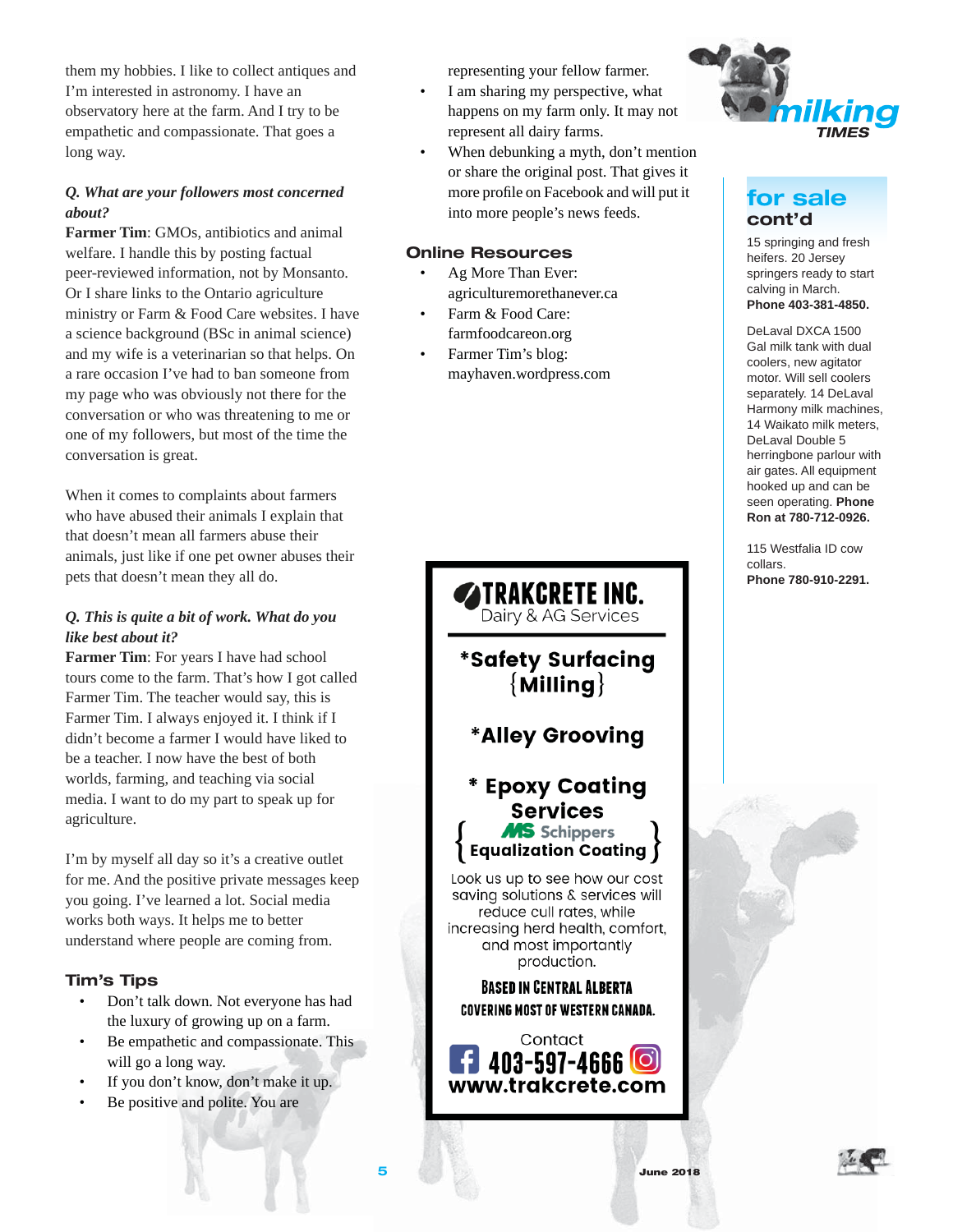

### **Summer Sponsorships and Promotions**

*Source: Charmaine Blatz and Kelsie Gilks* 

In all of our promotional activities, Alberta Milk works with Dairy Farmers of Canada (DFC) to align our marketing and messaging. It's important to have a consistent brand and approach to promoting dairy products. We wanted to create experiences that elevate the perception of quality Canadian milk.

With the warmer weather upon us, we are busy getting ready for some great promotions and sponsorships taking place over the summer.

#### **Sponsorships and Promotions**

Our promotions team will be on site at many events with two engaging activities to get people interacting with milk! The Cheer Carton allows guests to cheer loudly for their athlete and send a video out on social media. While the High Fiver allows participants to high five themselves after a great run. At every event, there will be chocolate milk for all because chocolate milk is a great recovery drink.

Below are some of the events our promotional team will be at this summer:

- ASAA Track and Field Championships,
- Red Deer June 1 and 2
- Colour Me Rad 5K Race, Calgary June 23; Edmonton – August 11
- Alberta Summer Games,
- Grand Prairie July 19 22
- Dragon Boat Festival, Calgary August  $13 - 15$
- Edmonton Marathon August 18 19
- Alberta Ride to Conquer Cancer, across Alberta – August 18 – 19
- MEC races, Calgary variety of dates

If you're in the area be sure to stop by and check us out!

### **Agriculture Education Events**

Our agriculture education events are a great opportunity to work with consumers to educate them about where their milk comes from! Our *Journey of Milk* exhibit travels across the province providing an interactive experience for children to learn about dairy farming and the journey of milk. The *Journey of Milk* exhibit has been to Aggie Days Calgary, Aggie Days Lethbridge, and Amazing Agriculture in Edmonton. It will also be present at the Calgary Stampede July 6-15.

In addition to the Journey of Milk exhibit, we recently developed a mobile version called the *Milk Moobile* Trailer. The trailer was developed for farmers to borrow for smaller community events such as parades or personal farm tours. The trailer features a model cow with a working milking machine to highlight the technology and machinery used to milk our cows, as well as information pertaining to production, nutrition, and general industry information. Watch the trailer in action at some upcoming events:

- Leduc Dairy Congress, Leduc- June 7-8
- Barrhead Street Festival, Barrhead- June 9
- Innisfail Parade, Innisfail- June 16
- Breakfast on the Dairy Farm, van der Gun Dairy, Innisfail- June 23 (more information is available on page 7).
- Vermillion Fair, Vermillion- July 26-28
- Big Valley Jamboree, Camrose- August 3
- Breakfast on the Dairy Farm, Airport Dairy, Fort Mcleod- August 11
- Alberta Open Farm Days, Vermeer's Dairy Ltd, Ohaton- August 19
- Breakfast on the Dairy Farm, Glen Park Holsteins, Leduc- August 25

For more details on the above events, please visit our website, albertamilk.com/events. If you're interested in booking the trailer for a farm or community event, or you have questions, please contact Kelsie at kgilks@albertamilk.com or 780.577.3325.

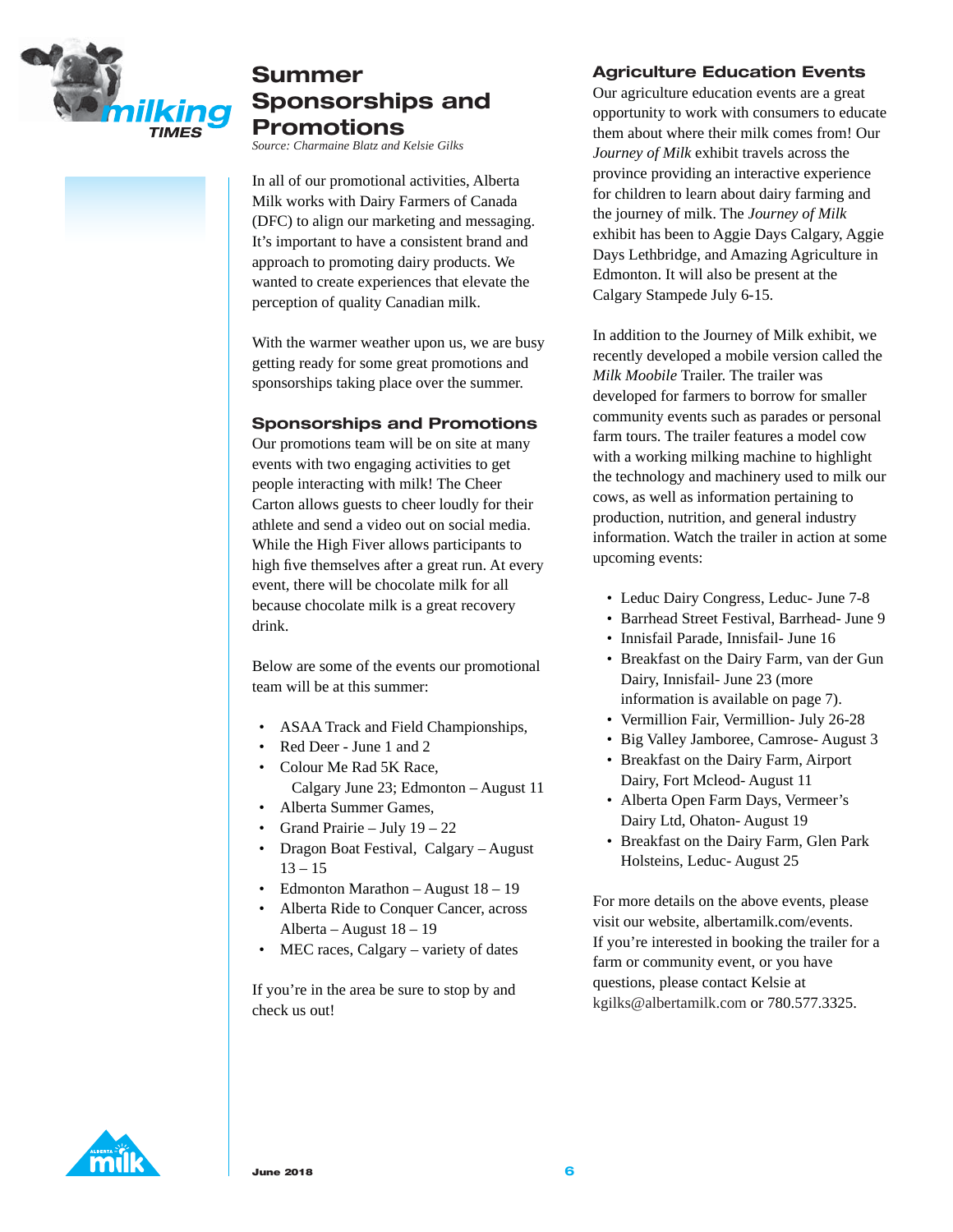# **Mark Your Calendar!**

*Source: Karlee Conway, Communications Specialist* 

We have the entire province covered! There will be three Breakfast on the Dairy Farm events hosted across the province this summer: northern, central and southern regions.

**Saturday, June 23** – van der Gun Dairy, Innisfail **Saturday, August 11** – Airport Dairy, Fort MacLeod **Saturday, August 25** – Glen Park Holsteins,

Leduc

Breakfast on the Dairy Farm is a morning where a dairy farm opens its doors to the public and hosts a delicious hot breakfast for attendees. The local farmers host barn tours and other fun activities for visitors take part in. This is the first year where we have an event in all areas of the province. The first event was hosted in the Olds area in 2013. The original organizing groups, the Southern Alberta Holstein Club and the East of Olds Dairy Farmer Group, received the Alberta Farm Animal Care award for excellence in communications this year.

Thank you to the farms that stepped up to the plate to host, the countless volunteers, and the sponsors that are sure to make these events great.

Go to albertamilk.com for more information for each event, including directions. Please help us spread the word about these important events by sharing this information with your friends and family.

# **Share Your Safety**

**Story**

*Source: Ag Safe Alberta*

Most agricultural operations have some degree of safety measures in place but many have not been formalized. Ag Safe Alberta has tools, resources and services available to assist producers in formalizing safety in their operations.

The Ag Safe Alberta website, agsafeab.ca, is the place to find e-learning courses, testimonial videos, farm safety planning resources, and the calendar of events for upcoming activities.

Most of us have a story to tell about a farm safety incident that happened to us or someone close to us on the farm. One of the most progressive things we can do is share the lessons-learned from the incident. There should be no shame in telling others what we did wrong, or what we would change next time to avoid the incident, as it may prevent someone else from meeting the same fate. Tell your story.

If you have a story and lessons learned from an incident that took place on your farm that you are willing to share, your experience may help prevent similar incidents from happening to a fellow farmer.

Please send in your stories to office@agsafeab.ca.





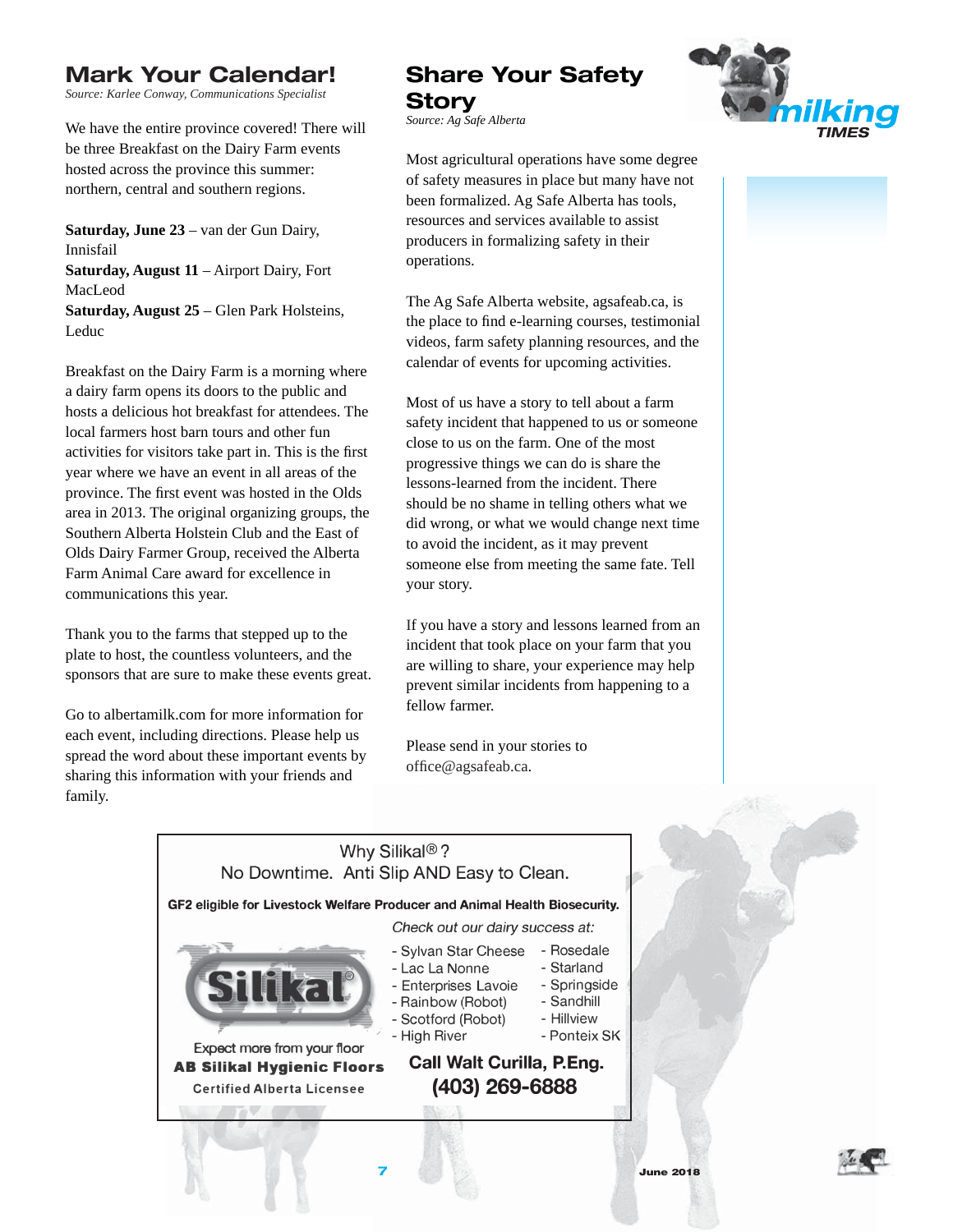

### **We want to hear from you!**

*Source: Karlee Conway, Communications Specialist* 

Ever feel like you're missing events or policy changes from Alberta Milk? Or are you just sick and tired of our emails?

Well, this is your chance to speak up.

We are seeking your feedback on how we can improve the way we communicate with you. From MilkingTimes, to workshops, to the Member's only page, we want to know what you like and what might need some changes. Of course anything you submit will be completely anonymous.

It's vital that you let us know how we're doing so we can refine how we're getting information to you. This is your organization and we make changes based on your feedback.

To participate, please go to the Member's Only page and select the Communications Survey link. It will bring you to an online survey through a website called Survey Monkey.

The survey will only take about 10 minutes and is ideal for killing time in the tractor during this busy season in the fields! Hurry, the link for the survey will be removed by June.

Any questions or concerns can be addressed with Karlee Conway at 780-577-3305 or kconway@albertamilk.com.

### **Nurturing Mental Health and Wellness on the Farm**

*Source: Government of Alberta*

Most Alberta farm operations are family-based businesses where farmers live, work and play. Because of this, it can be hard to get away from the daily grind. Daily chores, inclement weather, business planning and financial management can be a lot for a person to handle. It is important that farm owners and family members know the signs and symptoms of fatigue, anxiety and depression.

"When you begin to feel overwhelmed or burnt out, one of the best things you can do is call a timeout, step back and take a moment for yourself. When you take time for yourself, you are giving your mind and body a break and time to re-energize," says Dr. Nicholas Mitchell, Senior Medical Director with Addiction and Mental Health Strategic Clinical Network.

Those who are feeling effects of fatigue, anxiety or depression may:

- Feel sad, grumpy or moody.
- Lose interest in their usual activities.
- Eat more and crave carbohydrates, such as bread and pasta.
- Gain weight.
- Sleep more but still feel tired.
- Have trouble concentrating.
- Have thoughts that life is not worth living.

Some ways to help focus on yourself and combat these feelings are:

• Regular exercise is one of the best things you can do for yourself.

• Particularly at this time of year, getting more sunlight may help. Try to get outside to exercise when the sun is shining.

• Being active during the daytime, especially early in the day, may help you have more energy and feel less anxious or depressed.

• Ensure your body is getting proper nutrition and hydration.

Speak to your physician if your symptoms go on for two weeks or more.

For more information on stress, stress management, and how to identify stress, call 811 or visit My Health Alberta. For more information on farm safety, visit the Alberta Farm Safety Program.

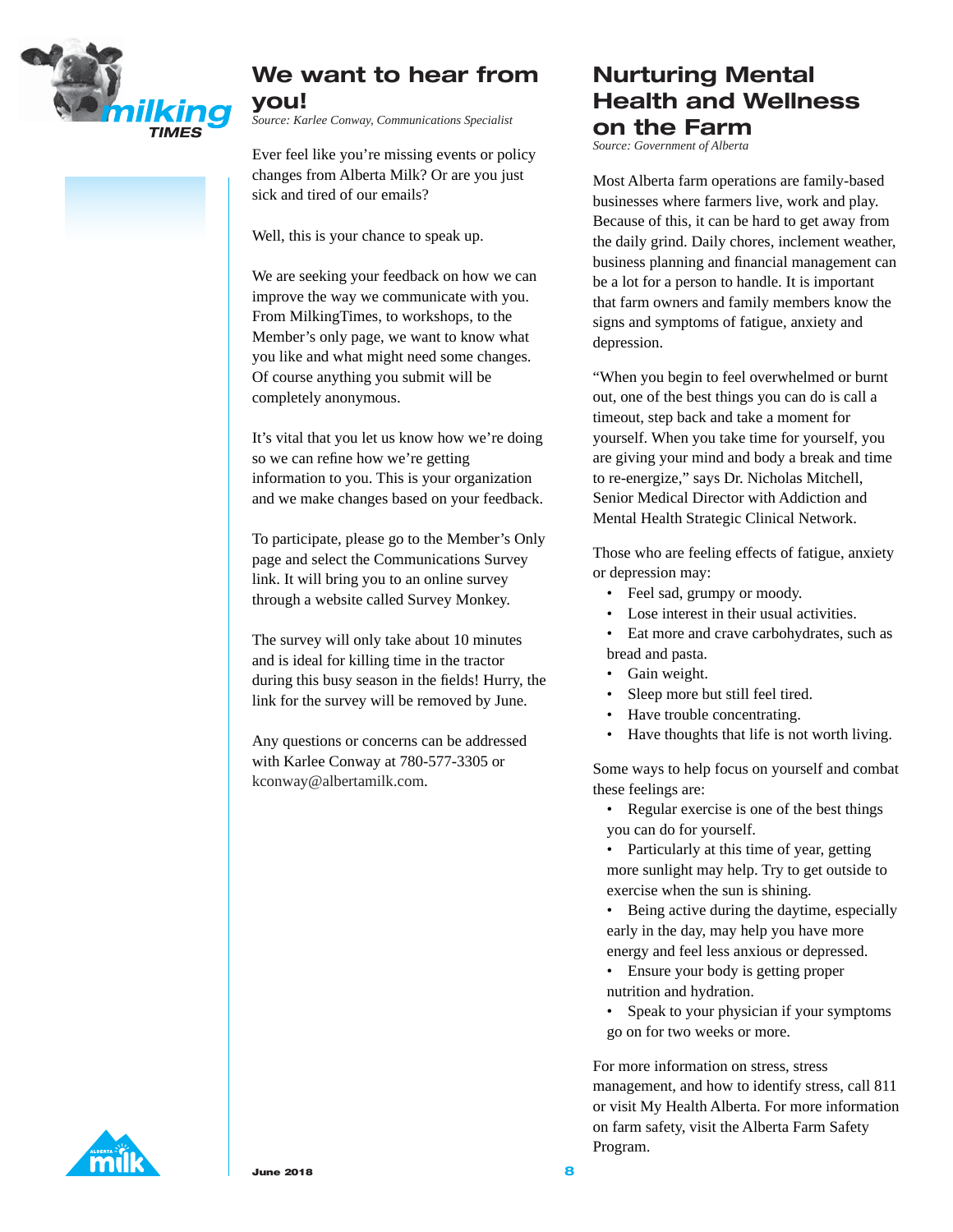### **Hauling Manure**

*Source: Mike Slomp, Industry and Member Services Manager*

Dairy cows in Alberta have been producing record liters of milk over the past couple of years. One of the valuable by-products of milk production is manure, in both solid and liquid form. Manure is an important nutrient for crop and soil management. However, managing manure to get maximum value out of those nutrients creates challenges for dairy farmers. For example, hauling manure across county roads far away from the barns and corrals to fields where it is best utilized, requires innovative approaches and investment in technology.

Alberta Agriculture and Forestry has recently published a couple of excellent references to help farmers and custom manure haulers understand some of the new ways of handling manure.

#### **Manure Hauling**

Hauling manure on Alberta roads requires operators to pay close attention to highway safety, road infrastructure and the environment. This factsheet describes the impacts of manure hauling equipment on roads and bridges and the legal requirements for road access. As well as it provides some ideas on how to minimize wear and tear on our rural infrastructure.

#### **Manure Draglines**

For dragline or direct-flow manure application systems to reach fields, potentially miles from a liquid manure storage, the hoses may have to run in or along a road ditch (right-of-way) or through culverts to cross roads. Roads can be crossed by using existing culverts or may require the installation of a culvert or pipe to create a crossing. If you would like to use road right of ways, you need to obtain permission from the responsible jurisdiction, whether it be the municipality or the province.

For more information on either of these topics, go to agric.gov.ab.ca or call 310-FARM.

### **proAction®: Biosecurity is on the Way!**

*Source: Morgan Hobin, proAction® Coordinator*

Effective September 2019, the Biosecurity Module will be added to the proAction® validation process. With this module, each farmer will work in collaboration with their veterinarian to reduce risks of introducing diseases to the particular farm, or to control diseases if need be.

The Biosecurity Module will have seven requirements including:

1. Farm signage;

2. Completion of a risk assessment with your herd veterinarian;

3. Recording of disease events for cows and calves, and;

#### **Four Standard Operating Procedures (SOP)**

4. SOP #11 Vaccinating Against Specific Diseases of Concern.

5. SOP #12 Preventing the Introduction of Infectious Diseases When Bringing New Cattle into Facilities from Other Herds.

6. SOP #13 Preventing the Introduction of Infectious Diseases by Cattle Returning to Facilities from Other Herds, Cattle Shows, etc. 7. SOP # 14 Preventing the Introduction of Infectious Diseases by Family, Employees, Farm Visitors and Service Providers.

Nearly two-thirds of the province's dairy producers participated in the Alberta Johne's Disease Initiative Risk Assessment and Management Plan over the last eight years. Therefore, many producers already have the biosecurity basics in place.

In the coming months, Alberta Milk will be preparing veterinarians for their role in completing the biosecurity risk assessment and will work with them to increase their awareness of the integral role they play in relation to the other proAction modules. Later this fall, Alberta Milk will be distributing resource materials to producers and offering multiple biosecurity training sessions across the province.

If you have any questions regarding the Biosecurity Module requirements, please contact Morgan Hobin at (780) 577-3318 or mhobin@albertamilk.com.



### **wanted**

**Alberta Prime Beef**  buying all classes of Holstein steers and cows. Willing to trade Holstein heifers for your steers. Trucking available. Picture Butte, AB. Phone **Andy Houweling 403-308-8700 Tova Place 403-382-0716 Brad deLeeuw 403-892-0728 Brett Houweling 403-382-7827 Offi ce 403-732-5644 Fax 403-732-4387**

### **services**

Custom baling and wrapping 4x5 and 4x4 round bales. Available in central Alberta from Ponoka to Airdrie. Visit wrappedbale.ca. **Phone 403-559-4219.**

proAction is arriving fast. Do you have your SOP's ready? Let me help! Flat rate, farm consultation and writing of proAction SOP's. **Casey Morey; BSc Ag/ Food Bus. Mgmt. at 780-307-5378 or cmorey@ualberta.ca**

Hoof Tec hoof trimming Now trimming with two hoof trimmers on one upright hydraulic chute. **Phone Matt Hofstra 780-387-8718.**

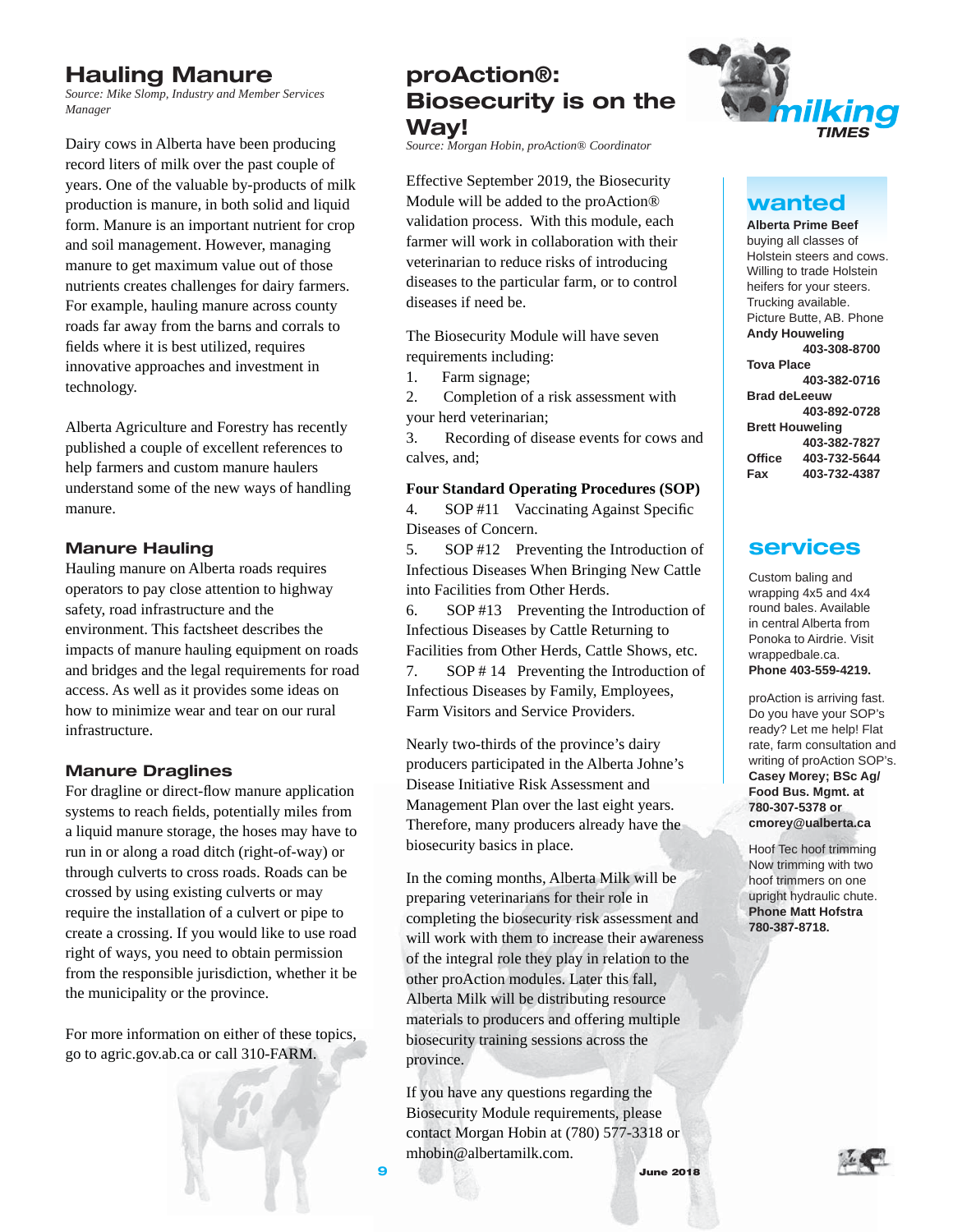



### **Producer Pool Additions/Deductions April 2018**

|                                                  | <b>Additions</b><br>$($ \$) | <b>Deductions</b><br>$($ \$) |
|--------------------------------------------------|-----------------------------|------------------------------|
| <b>Audit Adjustment</b>                          | 0.00                        | 0.00                         |
| <b>Bulk Tank Callibration</b>                    | 0.00                        | 3,880.00                     |
| Discarded                                        | 0.00                        | 12,328.12                    |
| PLR                                              | 178,716.72                  | 162,351.93                   |
| Interest                                         | 13,828.34                   | 234.42                       |
| Metering                                         | 62,603.28                   | 0.00                         |
| Organic                                          | 27,748.81                   | 0.00                         |
| Trucking                                         | 0.00                        | 575.00                       |
| Violations                                       | 102,079.57                  | 0.00                         |
| <b>Average Deductions</b><br>per Kg Total Solids |                             | (S0.259)                     |

Listed below are the Class 5 prices calculated by the Canadian Dairy Commission.

### **Class 5 Prices (\$kg) June 2018**

| Milk Class | <b>Butterfat</b>           | Protein | Other Solids |
|------------|----------------------------|---------|--------------|
| Class 5a   | 7.0495                     | 4.7245  | 0.1793       |
| Class 5b   | 7.0495                     | 1.5161  | 1.5161       |
| Class 5c   | 7.6843                     | 1.3244  | 1.3244       |
| Class 5d   | contract by contract price |         |              |
| Class 4m   | contract by contract price |         |              |

| <b>Provincial Average Components</b><br><b>April 2018</b> |              |  |
|-----------------------------------------------------------|--------------|--|
| <b>Butterfat</b>                                          | 4.1390 kg/hl |  |
| Protein                                                   | 3.3366 kg/hl |  |
| Other Solids                                              | 5.7449 kg/hl |  |

### **Average Milk Prices**

| TPQ \$/hL |
|-----------|
| 77.54     |
| 77.05     |
| 75.03     |
| 77.29     |
| 77.08     |
| 79.91     |
| 79.26     |
| 77.11     |
| 75.05     |
| 76.36     |
| 78.49     |
| 79.94     |
|           |

### **2017-18 Quota Exchange and Credit Deadlines**

| Quota Transfer | Credit Transfer |                       |
|----------------|-----------------|-----------------------|
| Deadline Date  | Deadline Date   | <b>Effective Date</b> |
| June 15, 2018  | June 22, 2018   | July 1, 2018          |
| July 17, 2018  | July 24. 2018   | Aug. 1, 2018          |
| Aug. 17, 2018  | Aug. 24, 2018   | Sep. 1, 2018          |
| Sep. 17, 2018  | Sep 24, 2018    | Oct. 1, 2018          |
| Oct. 17, 2018  | Oct. 24, 2018   | Nov. 1, 2018          |
| Nov. 16, 2018  | Nov. 23, 2018   | Dec. 1, 2018          |
|                |                 |                       |

### **Provincial Milk Quality Averages**

| Month             | <b>Bacteria</b><br>Average (IBC) | <b>Somatic Cell</b><br><b>Count (SCC)</b> |
|-------------------|----------------------------------|-------------------------------------------|
| <b>April 2018</b> | 22.201                           | 187,416                                   |

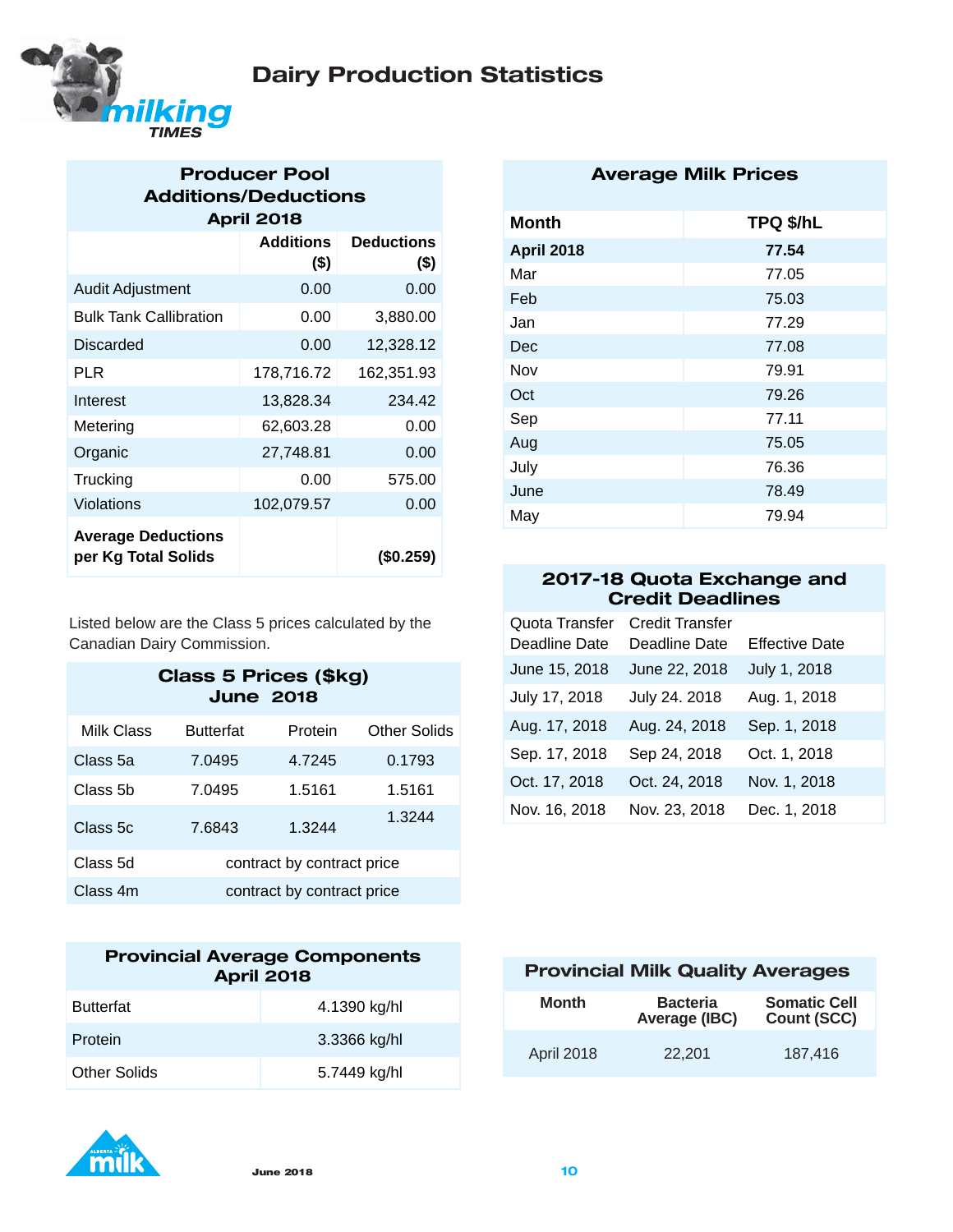## **Dairy Production Statistics**



### **Quota Exchange Daily Production Quota**

|                  | <b>Total Transferred</b> | <b>Clearing Price/kg</b> |
|------------------|--------------------------|--------------------------|
| <b>June 2018</b> | 60.64                    | \$41,000                 |
| May              | 88.63                    | \$40,375                 |
| Apr              | 193.08                   | \$39,675                 |
| Mar              | 51.09                    | \$38,130                 |
| Feb              | 119.02                   | \$36,500                 |
| Jan              | 127.80                   | \$35,900                 |
| Dec              | 132.20                   | \$35,925                 |
| Nov              | 104.50                   | \$36,990                 |
| Oct              | 105.91                   | \$38,000                 |
| Sep              | 166.98                   | \$38,625                 |
| Aug              | 103.67                   | \$38,005                 |
| July             | 44.80                    | \$37,505                 |

### **Underproduction Credit Transfers**

| Month           | Kg         | Price\$/<br>eligible kg |
|-----------------|------------|-------------------------|
| <b>May 2018</b> | 101,045.67 | 10.26                   |
| April           | 85,421.27  | \$9.45                  |
| Mar             | 102,184.00 | \$6.90                  |
| Feb             | 99,197.91  | \$4.82                  |
| Jan             | 106,192.39 | \$3.96                  |
| Dec             | 115,276.91 | \$2.36                  |
| Nov             | 92,875.08  | \$2.14                  |
| Oct             | 83,041.16  | \$2.91                  |
| Sep             | 97,060.07  | \$5.05                  |
| Aug             | 77,280.96  | \$5.12                  |
| July            | 83,903.70  | \$5.17                  |
| June            | 74,342.45  | \$5.22                  |

### **Quota and Milk Production Summary (BF kg) Month March April May June July Status Offi cial Pre-Pooling Projected Projected Projected Alberta Butterfat Production (kg/day)** 83,933 92,148 92,313 91,316 89,930 **Provincial Quota (kg/day)** 92,490 90,698 88,325 89,387 87,924 **Producer Quota (kg/day)** 90,504 90,504 89,599 89,599 89,599 89,599 **Producer Quota + Incentive Credits (kg/day)** 90,504 90,504 89,599 89,599 89,599 **Cumulative Position (%)** -4.91% -4.71% -4.33% -1.15% -0.96% **Producer Position (Days)** -5.71 -5.24 -4.44 -3.95 -3.92 **Provincial Position (Days)**  $-17.38$   $-17.05$   $-16.11$   $-4.23$   $-3.59$ **Penalty (kg)** 0000 0 **Western Milk Pool Butterfat Production (kg/day)** 267,302 263,737 262,391 259,592 256,054 **Pool Quota (kg/day)** 262,795 257,701 250,961 253,977 249,822 **Cumulative Position (%)\***  $-4.79\%$   $-4.58\%$   $-4.19\%$   $-1.07\%$   $-0.86\%$ **Penalty (kg)** 0000 0

\*The Western Milk Pool's (WMP's) limits on production are +0.50% and -1.50% of the WMP's rolling 12-month quota.